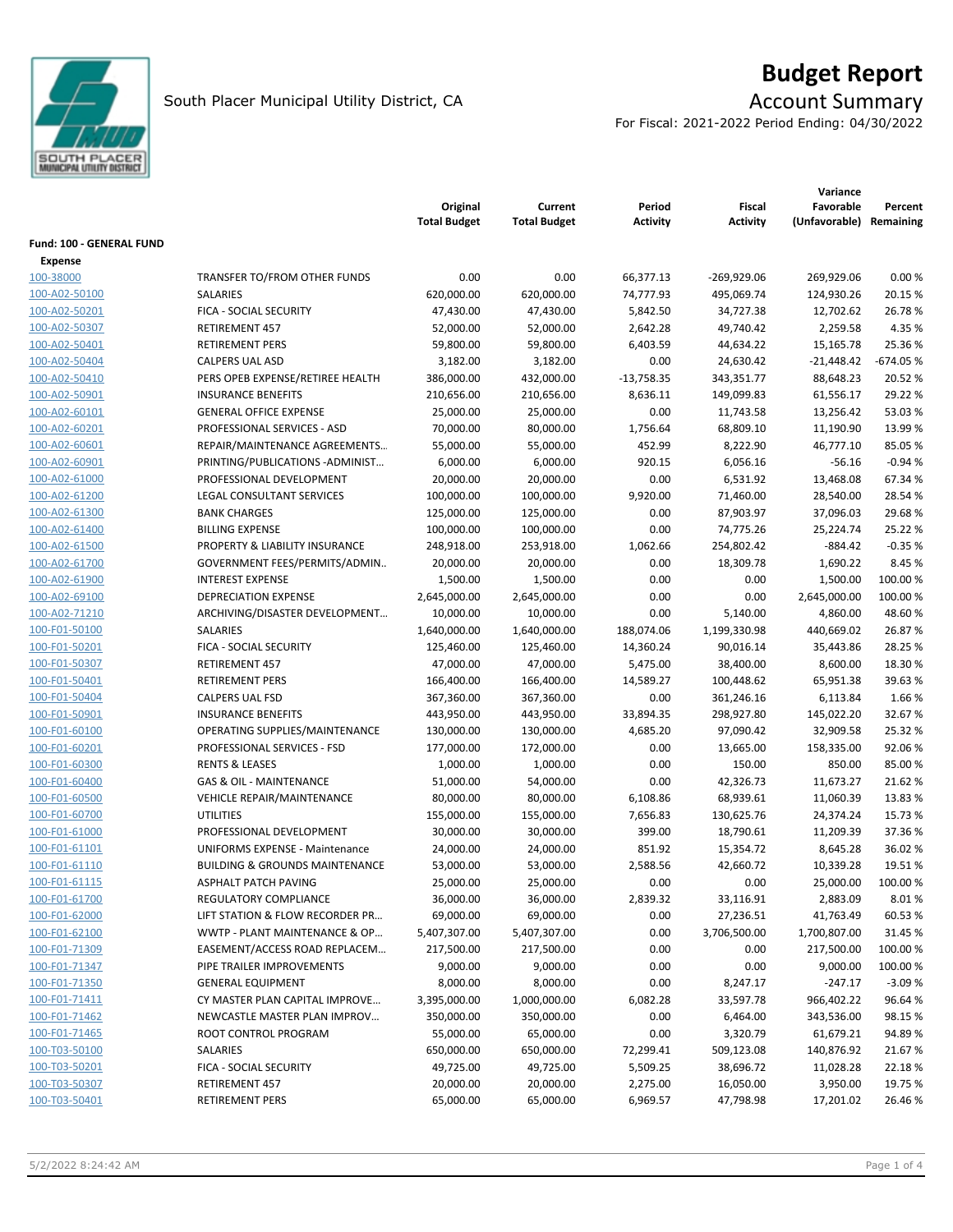### **Budget Report For Fiscal: 2021-2022 Period Ending: 04/30/2022**

|                                                             |                                                         | Original<br><b>Total Budget</b> | Current<br><b>Total Budget</b> | Period<br><b>Activity</b> | Fiscal<br><b>Activity</b> | Variance<br>Favorable<br>(Unfavorable) | Percent<br>Remaining |
|-------------------------------------------------------------|---------------------------------------------------------|---------------------------------|--------------------------------|---------------------------|---------------------------|----------------------------------------|----------------------|
| 100-T03-50404                                               | <b>CALPERS UAL TSD</b>                                  | 54,090.00                       | 54,090.00                      | 0.00                      | 24,630.42                 | 29,459.58                              | 54.46%               |
| 100-T03-50901                                               | <b>INSURANCE BENEFITS</b>                               | 123,500.00                      | 123,500.00                     | 9,185.87                  | 82,543.32                 | 40,956.68                              | 33.16%               |
| 100-T03-60202                                               | PROFESSIONAL SERVICES - TSD                             | 294,000.00                      | 269,500.00                     | 6,740.00                  | 55,268.92                 | 214,231.08                             | 79.49%               |
| 100-T03-60800                                               | FOG - PERMIT COMPLIANCE                                 | 12,400.00                       | 12,400.00                      | 0.00                      | 4,908.55                  | 7,491.45                               | 60.41%               |
| 100-T03-60900                                               | PRINTING/PUBLICATIONS - TECH SERV                       | 3,000.00                        | 3,000.00                       | 112.13                    | 965.33                    | 2,034.67                               | 67.82%               |
| 100-T03-61000                                               | PROFESSIONAL DEVELOPMENT - TECH                         | 18,120.00                       | 18,120.00                      | 0.00                      | 1,784.77                  | 16,335.23                              | 90.15%               |
| 100-T03-61101                                               | UNIFORMS EXPENSE - TECH SERVICES                        | 3,650.00                        | 3,650.00                       | 0.00                      | 1,154.88                  | 2,495.12                               | 68.36%               |
| 100-T03-61804                                               | OPERATING SUPPLIES/MAINTENANCE                          | 7,250.00                        | 7,250.00                       | 0.00                      | 3,727.71                  | 3,522.29                               | 48.58%               |
| 100-T03-62300                                               | REPAIR/MAINTENANCE AGREEMENTS                           | 94,000.00                       | 90,550.00                      | 0.00                      | 59,658.34                 | 30,891.66                              | 34.12%               |
| 100-T03-71400                                               | SOFTWARE/DATA ACQUISITION                               | 40,000.00                       | 40,000.00                      | 0.00                      | 995.00                    | 39,005.00                              | 97.51%               |
| 100-T03-71405                                               | <b>SYSTEM IMPROVEMENTS</b>                              | 205,000.00                      | 105,000.00                     | 0.00                      | 0.00                      | 105,000.00                             | 100.00 %             |
| 100-T03-71408                                               | PARTICIPATION IN REGIONAL PROJEC                        | 30,000.00                       | 30,000.00                      | 0.00                      | 0.00                      | 30,000.00                              | 100.00%              |
| 100-T03-71410                                               | <b>EASEMENT INSPECTION EQUIPMENT</b>                    | 11,700.00                       | 11,700.00                      | 0.00                      | 0.00                      | 11,700.00                              | 100.00%              |
| 100-T03-71415                                               | <b>EASEMENT ACQUISTION</b>                              | 0.00                            | 119,000.00                     | 0.00                      | 21,207.19                 | 97,792.81                              | 82.18%               |
| 100-T03-71425                                               | COMPUTERS/OFFICE FURNITURE                              | 43,650.00                       | 44,650.00                      | 0.00                      | 27,512.09                 | 17,137.91                              | 38.38%               |
| 100-T03-71500                                               | RWWTP REHAB & REPLACEMENT                               | 2,366,393.00                    | 2,366,393.00                   | 0.00                      | 1,659,750.00              | 706,643.00                             | 29.86%               |
|                                                             | <b>Expense Total:</b>                                   | 21,959,941.00                   | 19,625,991.00                  | 555,729.75                | 10,377,311.54             | 9,248,679.46                           | 47.12%               |
|                                                             | Fund: 100 - GENERAL FUND Total:                         | 21,959,941.00                   | 19,625,991.00                  | 555,729.75                | 10,377,311.54             | 9,248,679.46                           | 47.12%               |
| Fund: 300 - CIP & EXPANSION                                 |                                                         |                                 |                                |                           |                           |                                        |                      |
| <b>Expense</b>                                              |                                                         |                                 |                                |                           |                           |                                        |                      |
| 300-38000                                                   | TRANSFER TO/FROM OTHER FUNDS                            | 0.00                            | 0.00                           | $-66,377.13$              | 1,502,402.68              | $-1,502,402.68$                        | 0.00%                |
| 300-T03-71410                                               | <b>FOOTHILL TRUNK PROJECT - CONSTR</b>                  | 200,000.00                      | 75,000.00                      | 0.00                      | 119,357.31                | $-44,357.31$                           | $-59.14%$            |
| 300-T03-71421                                               | LOWER CLOVER VALLEY TRUNK - DES                         | 0.00                            | 0.00                           | 0.00                      | 5,374.64                  | $-5,374.64$                            | 0.00%                |
| 300-T03-71423                                               | TRUNK EXTENSION REIMBURSEMENT                           | 400,000.00                      | 400,000.00                     | 0.00                      | 0.00                      | 400,000.00                             | 100.00%              |
|                                                             | <b>Expense Total:</b>                                   | 600,000.00                      | 475,000.00                     | -66,377.13                | 1,627,134.63              | $-1,152,134.63$                        | -242.55 %            |
|                                                             | Fund: 300 - CIP & EXPANSION Total:                      | 600,000.00                      | 475,000.00                     | -66,377.13                | 1,627,134.63              | $-1,152,134.63$                        | $-242.55%$           |
| <b>Fund: 400 - CAPITAL REPLACEMENT &amp; REHABILITATION</b> |                                                         |                                 |                                |                           |                           |                                        |                      |
| <b>Expense</b>                                              |                                                         |                                 |                                |                           |                           |                                        |                      |
| 400-38000                                                   | TRANSFER TO/FROM OTHER FUNDS                            | 0.00                            | 0.00                           | 0.00                      | $-1,232,473.62$           | 1,232,473.62                           | 0.00%                |
| 400-A02-71431                                               | HQ HVAC REPAIR/REPLACEMENT                              | 15,000.00                       | 15,000.00                      | 0.00                      | 0.00                      | 15,000.00                              | 100.00%              |
| 400-F01-71203                                               | <b>EMERGENCY BYPASS EQUIPMENT</b>                       | 50,000.00                       | 50,000.00                      | 0.00                      | 48,199.59                 | 1,800.41                               | 3.60%                |
| 400-F01-71302                                               | <b>VEHICLE PURCHASES</b>                                | 220,000.00                      | 322,000.00                     | 0.00                      | 159,457.63                | 162,542.37                             | 50.48%               |
| 400-F01-71309                                               | EASEMENT/ACCESS ROAD REPLACEM                           | 215,000.00                      | 215,000.00                     | 0.00                      | 0.00                      | 215,000.00                             | 100.00 %             |
| 400-F01-71475                                               | SCADA SOFTWARE DESIGN & IMPLE                           | 3,275,000.00                    | 3,275,000.00                   | 0.00                      | 0.00                      | 3,275,000.00                           | 100.00%              |
| 400-F01-71490                                               | TAYLOR RD LS REPLACEMENT                                | 110,000.00                      | 110,000.00                     | 0.00                      | 0.00                      | 110,000.00                             | 100.00%              |
| 400-F01-71670                                               | PIPE TRAILER REPLACEMENT                                | 10,000.00                       | 10,000.00                      | 0.00                      | 0.00                      | 10,000.00                              | 100.00 %             |
| 400-F01-71710                                               | <b>GENERAL EQUIPMENT REPLACEMENT</b>                    | 18,000.00                       | 18,000.00                      | 0.00                      | 163.78                    | 17,836.22                              | 99.09%               |
| 400-T03-71210                                               | <b>CURED IN PLACE PIPE</b>                              | 650,000.00                      | 650,000.00                     | 0.00                      | 0.00                      | 650,000.00                             | 100.00 %             |
| 400-T03-71215                                               | Foothill Trunk Project - Construction                   | 100,000.00                      | 0.00                           | 0.00                      | 65,543.00                 | $-65,543.00$                           | 0.00%                |
| 400-T03-71405                                               | SYSTEM REHABILITATION                                   | 0.00                            | 500,000.00                     | 0.00                      | 0.00                      | 500,000.00                             | 100.00 %             |
| 400-T03-71419                                               | LOS FLORES MAINLINE REPLACEMENT                         | 1,000,000.00                    | 0.00                           | 0.00                      | 0.00                      | 0.00                                   | 0.00%                |
| 400-T03-71510                                               | PARTICIPATION IN REGIONAL PROJEC                        | 430,000.00                      | 1,078,000.00                   | 0.00                      | 273,881.00                | 804,119.00                             | 74.59%               |
| 400-T03-71675                                               | CY FENCE REPLACEMENT                                    | 110,000.00                      | 222,220.00                     | 0.00                      | 222,217.22                | 2.78                                   | 0.00%                |
|                                                             | <b>Expense Total:</b>                                   | 6,203,000.00                    | 6,465,220.00                   | 0.00                      | -463,011.40               | 6,928,231.40                           | 107.16%              |
|                                                             | Fund: 400 - CAPITAL REPLACEMENT & REHABILITATION Total: | 6,203,000.00                    | 6,465,220.00                   | 0.00                      | -463,011.40               | 6,928,231.40                           | 107.16%              |
|                                                             | <b>Report Total:</b>                                    | 28,762,941.00                   | 26,566,211.00                  | 489,352.62                | 11,541,434.77             | 15,024,776.23                          | 56.56%               |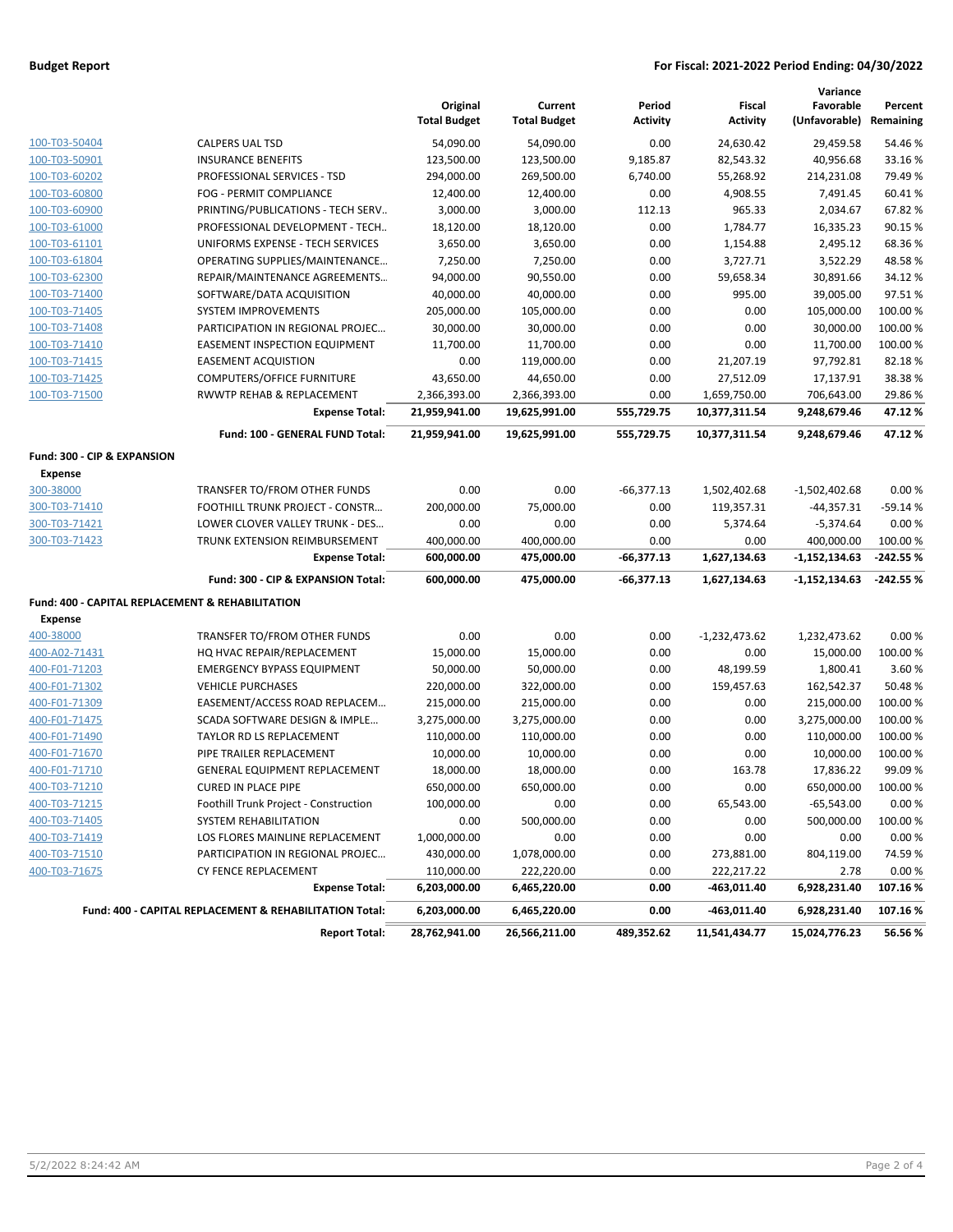# **Group Summary**

|                                                                    |                     |                     |                 |                 | Variance        |            |
|--------------------------------------------------------------------|---------------------|---------------------|-----------------|-----------------|-----------------|------------|
|                                                                    | Original            | Current             | Period          | Fiscal          | Favorable       | Percent    |
| <b>Account Typ</b>                                                 | <b>Total Budget</b> | <b>Total Budget</b> | <b>Activity</b> | <b>Activity</b> | (Unfavorable)   | Remaining  |
| <b>Fund: 100 - GENERAL FUND</b>                                    |                     |                     |                 |                 |                 |            |
| Expense                                                            | 21.959.941.00       | 19.625.991.00       | 555,729.75      | 10,377,311.54   | 9.248.679.46    | 47.12 %    |
| Fund: 100 - GENERAL FUND Total:                                    | 21,959,941.00       | 19,625,991.00       | 555,729.75      | 10,377,311.54   | 9,248,679.46    | 47.12%     |
| <b>Fund: 300 - CIP &amp; EXPANSION</b>                             |                     |                     |                 |                 |                 |            |
| Expense                                                            | 600,000.00          | 475,000.00          | $-66.377.13$    | 1,627,134.63    | $-1,152,134.63$ | $-242.55%$ |
| Fund: 300 - CIP & EXPANSION Total:                                 | 600.000.00          | 475.000.00          | $-66.377.13$    | 1,627,134.63    | $-1,152,134.63$ | $-242.55%$ |
| <b>Fund: 400 - CAPITAL REPLACEMENT &amp; REHABILITATION</b>        |                     |                     |                 |                 |                 |            |
| Expense                                                            | 6,203,000.00        | 6,465,220.00        | 0.00            | $-463,011.40$   | 6,928,231.40    | 107.16%    |
| <b>Fund: 400 - CAPITAL REPLACEMENT &amp; REHABILITATION Total:</b> | 6,203,000.00        | 6,465,220.00        | 0.00            | $-463.011.40$   | 6,928,231.40    | 107.16%    |
| <b>Report Total:</b>                                               | 28,762,941.00       | 26,566,211.00       | 489.352.62      | 11,541,434.77   | 15,024,776.23   | 56.56%     |
|                                                                    |                     |                     |                 |                 |                 |            |